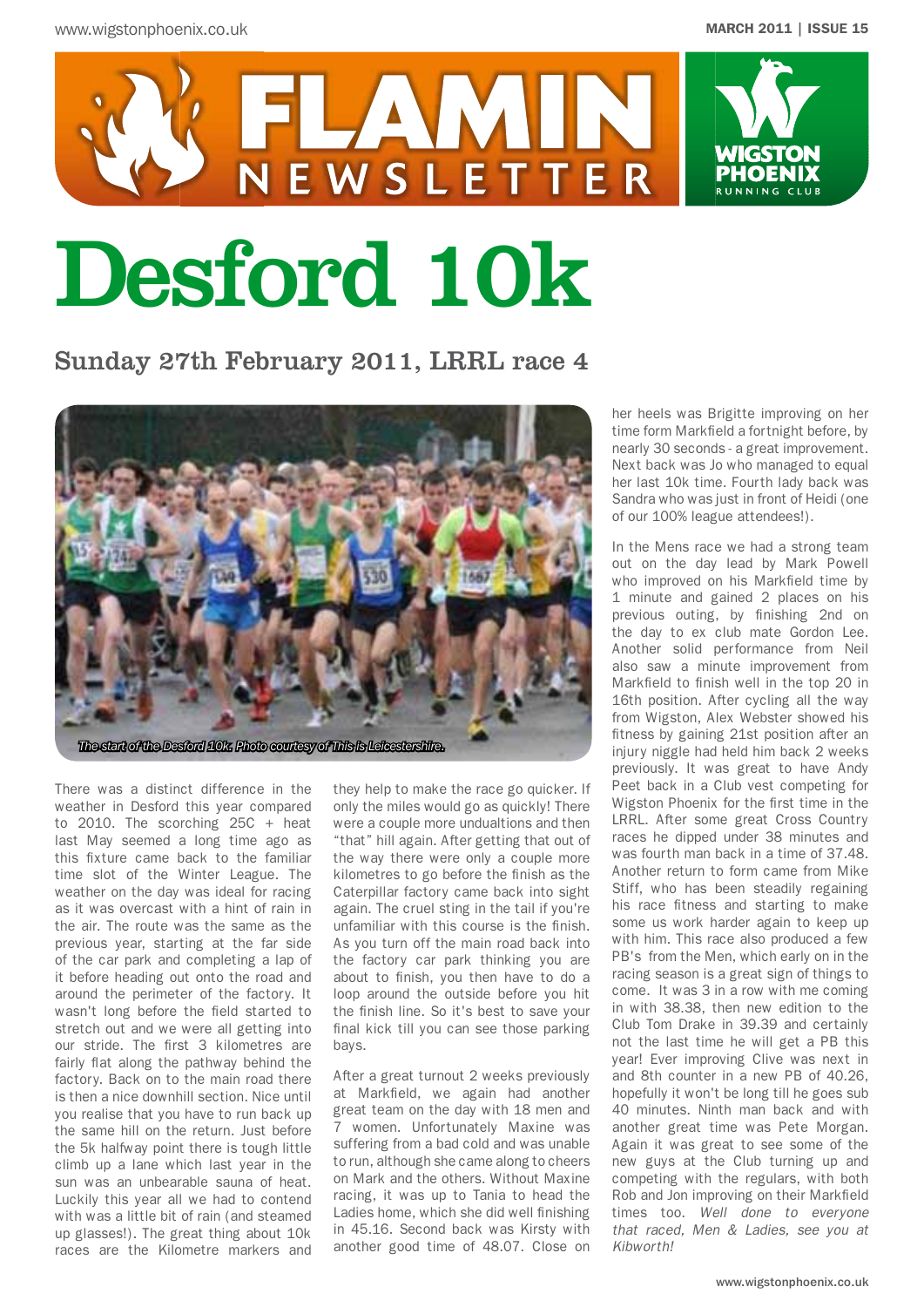# Training Weekend

# November Training Weekend – 4th to 6th November 2011

It is proposed we hold this at the Dean Field Studies Centre in the Forest of Dean, Parkend, Nr Lydney, Gloucestershire *(www.bristol-cyps.org.uk/services/dean/dean.html)* which can accommodate up to 72 people. We have found that previous training weekends have been generally oversubscribed and we have therefore now opted to look at larger premises to accommodate the extra demand.

In order for this to be feasible and provisionally booked we need an initial demand of at least 35 places. If there is not such a demand we will then downsize accordingly to smaller accommodation as before. Currently we have 27 members signed up following recent distribution of the details by e-mail and at the Legion.

If you have not yet signed up but wish to be put on the list please let Sid Greer or Mick Jordan know no later than Tuesday 22nd March.







# Club Annual General Meeting, Treasurer's Report 2010

The income of £1,746 raised from membership fees was a £9 decrease on the previous year. We welcomed 25 new members and there were 24 leavers during 2010, giving an overall membership of 114. A number of races were subsidised as free events to members at a cost of £225 to the club. With regards to social events a number of successful events were held during the year and subsidised to the amount of £412.

The John Fraser 10 road race was staged again as a LRRL event and realised a record profit of £1,238. The number of race entries dropped from 569 to 515 but expenditure was reduced by £670, mainly on the cost of the race memento. The Sundry Expenses incurred included a club flag (£210), tent (£207), flipchart (£52), postage (£46), coaching (£30) and stationery (£22). The ten issues of the newsletter were produced at a cost of £168.

Affiliation fees of £533 were paid to a variety of athletic bodies, including the main cost of £340 to England Athletics. A loss of £284 was incurred on club vests that represented 21 replacement vests to members in 2010 as agreed by the committee. We introduced long-sleeve tops, short-sleeve tops and beanie hats during the year and incurred a small subsidy of £7.

For the year ahead the opportunity remains for the club to be further developed and for specific items to be subsidised as and when agreed by the Committee.

Mick Jordan, *Treasurer*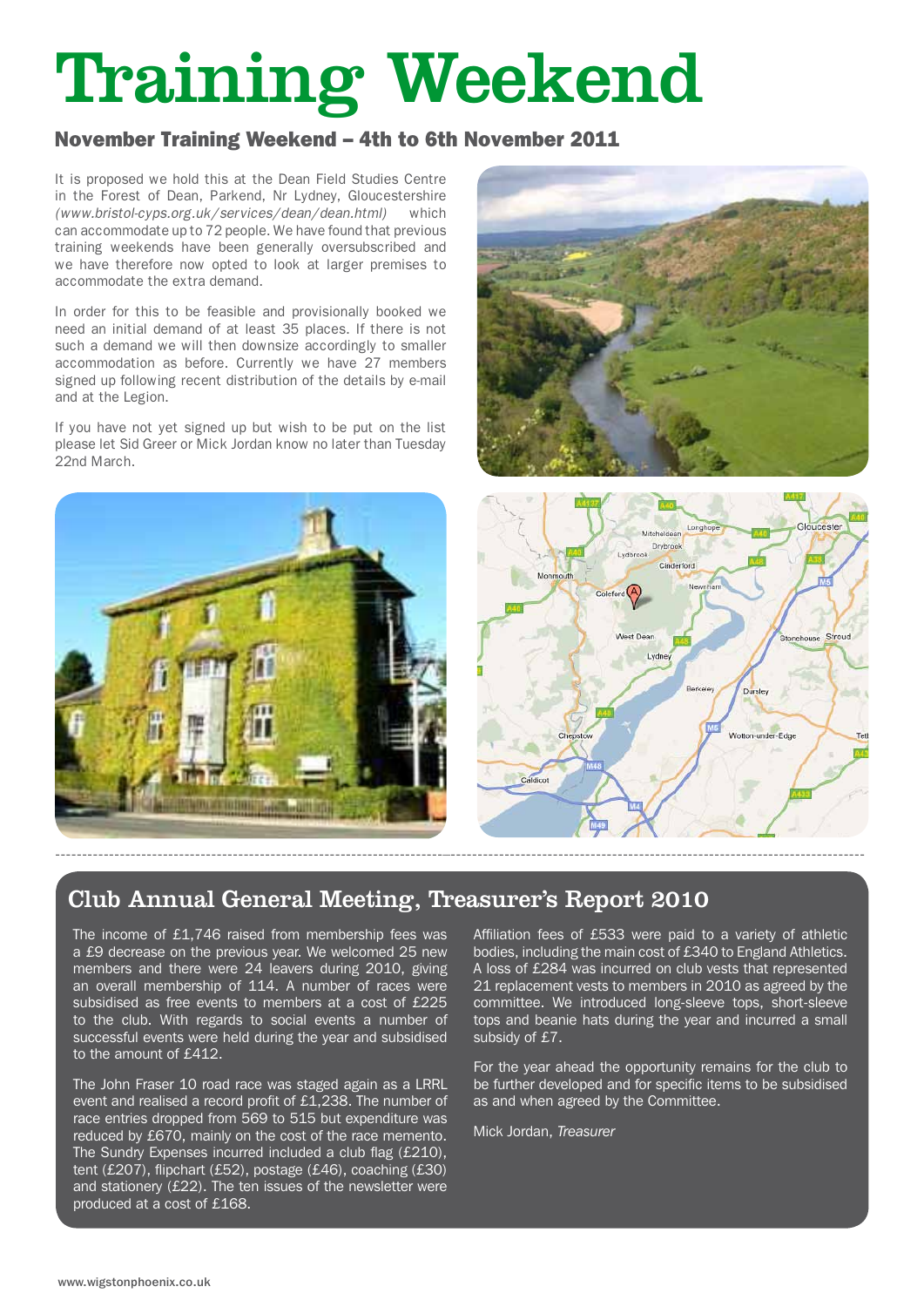# Livingston Relays 2011

Due to the forthcoming Olympics, the Organisers of the Livingston Relays have been denied access to Loughborough University for the 2011 races to be held on Easter Sunday 24th April.

As a consequence a new 3mile course has been devised in Braunstone Park. The nearby Braunstone Leisure Centre have welcomed us and their Sports Hall, Toilet / Changing / Shower and refreshment facilities are excellent and a big improvement on our previous venue. The event will once again incorporate the East Midlands Road Relay Championships.

We hope to field a number on Men's, Men's Vets and Ladies teams. A sheet is on display at the Legion for you to indicate your availability if you would like to run. We will then be able to determine how many teams to enter. If you do not get to the Legion and want to run, phone *Ramon Howe (0116 270 3154) or Mike Stiff (0116 246 1443*)

Just as important, if you do not wish to run, is to indicate on the separate sheet if you can help on the day. We need 20 marshals for the safe running of the race so please seriously consider whether you can volunteer. The race starts at 10.30am and will be all over soon after 12noon

# *Ramon Howe*

*Chairman - Livingston Committee*

# LRRL Race 5, Kibworth 6

# Sunday 20th March 2011

Race number 5 of Leicestershire Road Running League sponsored by Leicester Running Shop. This is the final Winter league race of 2011, so if you haven't entered a League race yet, please head along and support your Club.

------------------------------------------------------------------------

| <b>Location:</b>    | Kibworth High School Sports Centre,<br>Smeeton Road, Kibworth, LE8 OLG                                                                          |
|---------------------|-------------------------------------------------------------------------------------------------------------------------------------------------|
| <b>Start time:</b>  | 10.30am                                                                                                                                         |
| Race fee:           | £2.50 on the day to Wigston Phoenix<br>League Rep.                                                                                              |
|                     | <b>Race Number:</b> Your Winter League number is still needed<br>for this race. Please see a Club rep if you<br>have lost it or don't have one. |
| <b>Car parking:</b> | Sports Centre, High School, Kibworth<br>Medical Centre, The Old Grammar School,<br>and Kibworth Cricket Club.                                   |
|                     | Please car share as spaces will be limited.                                                                                                     |
| <b>Race Route:</b>  | Kibworth Beauchamp - Smeeton Westerby<br>- Saddington - Gumley - Smeeton<br>Westerby – Kibworth Beauchamp                                       |
| <b>Post race:</b>   | Bar at Kibworth Cricket Club open for all<br>runners. Refreshments from Womens<br>Institute (thoroughly reccommended!).                         |
| Massage:            | Pre & Post race Massage available to<br>runners but needs to be booked<br>in.<br>advance via david.wheeler2@sky.com                             |

------------------------------------------------------------------------

# Sunday 24th April, Braunstone Park, Leicester and MCWS in brief

# New Members

Welcome to Jackie Harrison, Amber Mackay, Pete Morgan, Mark Moseley and George Rogers who joined the club recently.

--------------------------------------------------------------------

## -------------------------------------------------------------------- Inter Counties Cross Country Championships

Julie Lamb has been selected for County team in Inter-Counties XC Championships on Sat 5 March. Quite an honour for her and the club.

--------------------------------------------------------------------

# Membership Update

For 2011 the Membership Fee has been agreed by the Committee to be kept at £18 with a 50% concessionary rate. This is now payable via Mel Prusek, Membership Secretary and members are asked to renew by the end of April. It is also possible to pay via internet banking, please contact Mick Jordan for further details if you wish to pay by this method.

--------------------------------------------------------------------

# England Athletics Registration

Competing members that are currently registered with England Athletics will have had their e-mail addresses added to the details held on the club portal for Wigston Phoenix. The £5 registration fee per athlete for 2011/12 is due to be paid by the club in April and athletes will receive a welcome e-mail and e-card containing their individual reference number.

--------------------------------------------------------------------

# Club Standard Awards

As part of the administration by Bob Pople for the Club Standard Awards information is collated for each individual for races competed in on an annual basis. If anyone wishes to have a copy of their race statistics for 2010 please contact Mick Jordan.

--------------------------------------------------------------------

# Club Records and 2010 Seasons Best

On behalf of the club Bob Pople has compiled the first set of road race records for Wigston Phoenix. There are four separate age categories for both men and women and five selected differences. There are Club Records showing the best performances and improvements for each category and distance. In addition we have also published the best five performances per individuals for each category/distance during 2010. These details are on display at the Legion on Tuesday nights and will also be distributed by e-mail to those members who receive the newsletter by this method.

------------------------------------------------------------------------

Newsletter contacts

colinandalex@sky.com michaeljordan22@virginmedia.com Mike.Stiff@alliance-leicester.co.uk